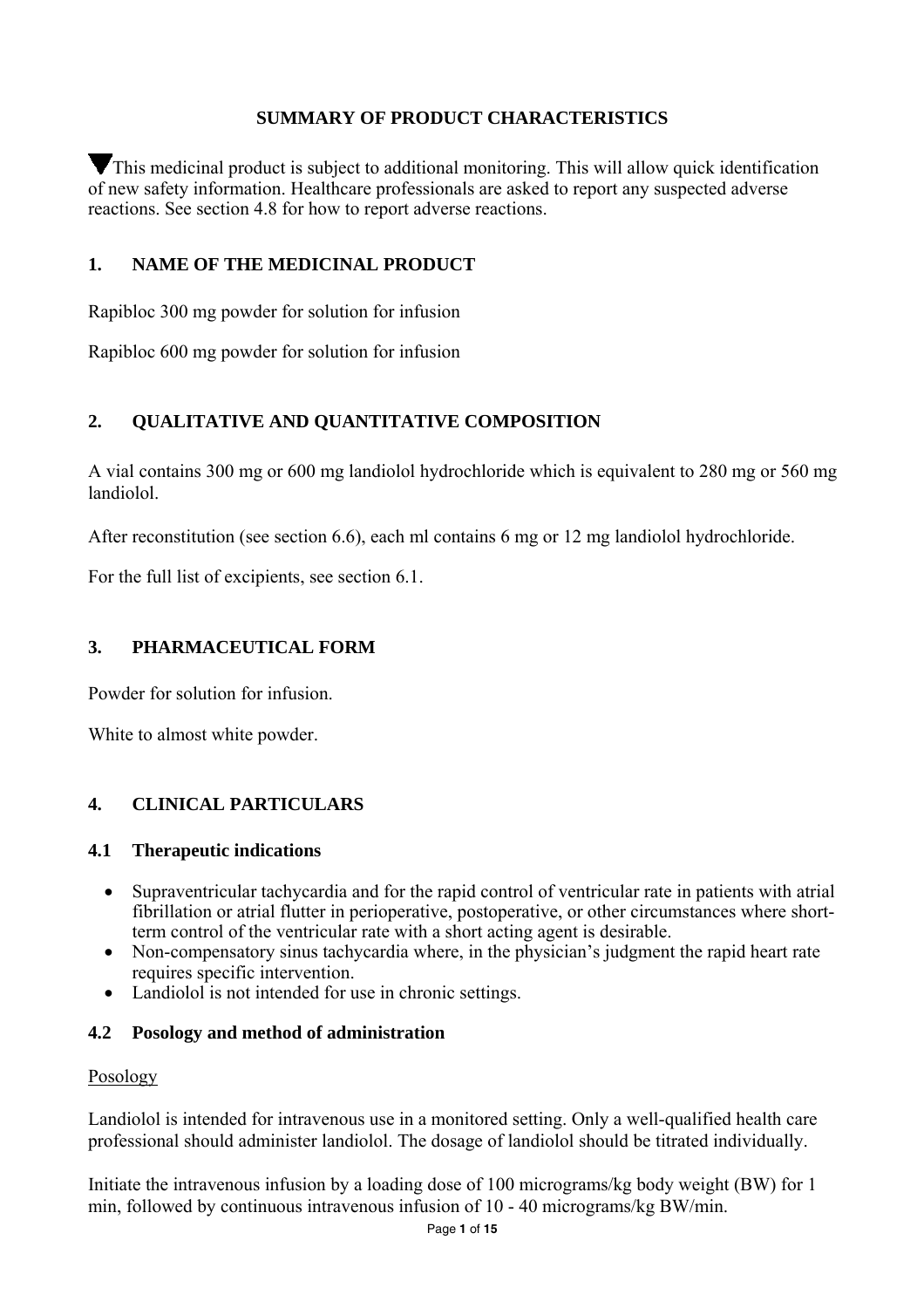If no rapid onset of the bradycardic effect (within 2 to 4 min) is required, starting the infusion with the maintenance infusion rate of 10 - 40 micrograms/kg BW/min will establish the effect within 10 - 20 min.

*Maximum dose*: Should the desired therapeutic response not be achieved with this dosing regimen, the maintenance dose may be increased up to 80 micrograms/kg BW/min, if the cardiovascular status of the patient requires and allows such an increase of the dose.

Conversion table for the initial intravenous infusion from micrograms/kg/min to ml/h (Rapibloc 300 mg/50 ml = **6 mg/ml strength**):

|         | 100        |                |                |                                                                   |    |    |                |      |                                                                          |
|---------|------------|----------------|----------------|-------------------------------------------------------------------|----|----|----------------|------|--------------------------------------------------------------------------|
| kg      | $\mu$ g/kg |                |                |                                                                   |    |    |                |      |                                                                          |
| body    | for 1      |                |                |                                                                   |    |    |                |      |                                                                          |
| weight  | minute     |                |                |                                                                   |    |    |                |      |                                                                          |
|         |            |                | ml/            |                                                                   |    |    |                |      |                                                                          |
| 40      | 40         |                | h              |                                                                   |    |    |                |      |                                                                          |
|         |            |                | ml/            |                                                                   |    |    |                |      |                                                                          |
| 50      | 50         |                | h              |                                                                   |    |    |                |      |                                                                          |
|         |            |                | ml/            |                                                                   |    |    |                |      |                                                                          |
| 60      | 60         |                | h              |                                                                   |    |    |                |      |                                                                          |
|         |            |                | ml/            |                                                                   |    |    |                |      |                                                                          |
| 70      | 70         |                | h              |                                                                   |    |    |                |      |                                                                          |
|         |            |                | ml/            |                                                                   |    |    |                |      | Conversion table for continuous intravenous infusion: micrograms /kg/min |
| 80      | 80         |                | h              | to ml/h                                                           |    |    |                |      |                                                                          |
|         |            |                | ml/            | (Rapibloc 300 mg/50 ml = $6$ mg/ml strength):                     |    |    |                |      |                                                                          |
| 90      | 90         |                | h              |                                                                   |    |    |                |      |                                                                          |
|         |            |                | ml/            |                                                                   |    |    |                |      |                                                                          |
| 100     | 100        |                | h              |                                                                   |    |    |                |      |                                                                          |
| kg body |            |                | 10             | 20                                                                | 30 | 40 | 80             |      |                                                                          |
| weight  |            |                |                | $\mu$ g/kg/min   $\mu$ g/kg/min   $\mu$ g/kg/min   $\mu$ g/kg/min |    |    | $\mu$ g/kg/min |      |                                                                          |
| 40      |            |                | $\overline{4}$ | 8                                                                 | 12 | 16 | 32             | ml/h |                                                                          |
| 50      |            | $\overline{5}$ |                | 10                                                                | 15 | 20 | 40             | ml/h |                                                                          |
| 60      |            | 6              |                | 12                                                                | 18 | 24 | 48             | ml/h |                                                                          |
| 70      |            | $\overline{7}$ |                | 14                                                                | 21 | 28 | 56             | ml/h |                                                                          |
| 80      |            | $8\,$          |                | 16                                                                | 24 | 32 | 64             | ml/h |                                                                          |
| 90      |            |                | 9              | 18                                                                | 27 | 36 | 72             | ml/h |                                                                          |
| 100     |            |                | 10             | 20                                                                | 30 | 40 | 80             | ml/h |                                                                          |

Conversion table for the initial intravenous infusion from micrograms/kg/min to ml/h (Rapibloc 600 mg/50 ml = **12 mg/ml strength**):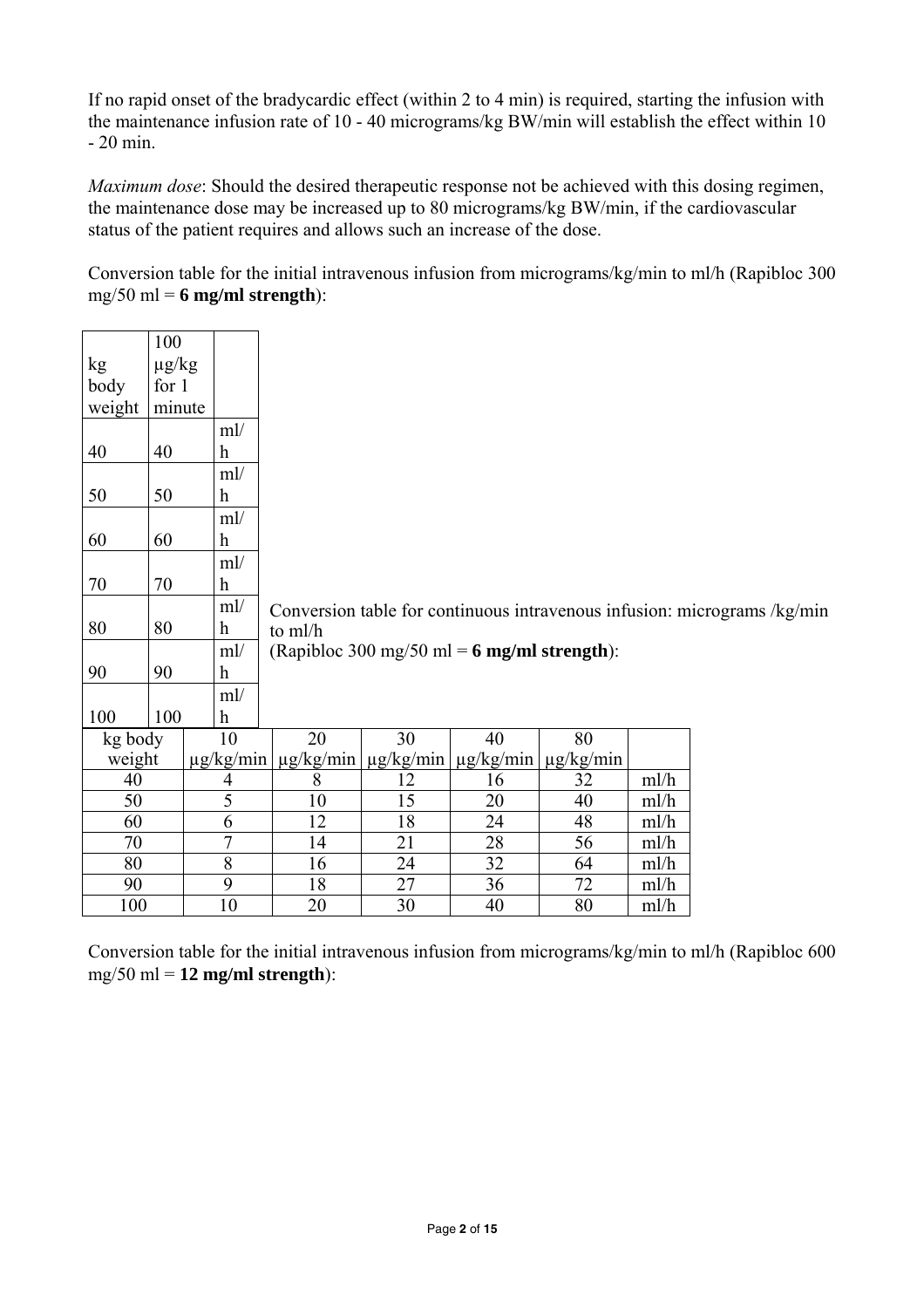|        | 100     |     |         |
|--------|---------|-----|---------|
| kg     | µg/kg   |     |         |
| body   | for $1$ |     |         |
| weight | minute  |     |         |
|        |         | ml/ |         |
| 40     | 20      | h   |         |
|        |         | ml/ |         |
| 50     | 25      | h   |         |
|        |         | ml/ |         |
| 60     | 30      | h   |         |
|        |         | ml/ |         |
| 70     | 35      | h   |         |
|        |         | ml/ |         |
| 80     | 40      | h   |         |
|        |         | ml/ |         |
| 90     | 45      | h   |         |
|        |         | ml/ | Convers |
| 100    | 50      | h   | to ml/h |

Conversion table for continuous intravenous infusion: micrograms /kg/min

(Rapibloc 600 mg/50 ml = **12 mg/ml strength**):

| kg body | 10  | 20 | 30                                                                                 | 40 | 80 |      |
|---------|-----|----|------------------------------------------------------------------------------------|----|----|------|
| weight  |     |    | $\mu$ g/kg/min   $\mu$ g/kg/min   $\mu$ g/kg/min   $\mu$ g/kg/min   $\mu$ g/kg/min |    |    |      |
| 40      |     |    |                                                                                    |    |    | ml/h |
| 50      | 2.5 |    | 7.5                                                                                |    | 20 | ml/h |
| 60      |     |    |                                                                                    | 12 | 24 | ml/h |
| 70      | 3.5 |    | 10.5                                                                               | 14 | 28 | ml/h |
| 80      |     |    | 12                                                                                 | 16 | 32 | ml/h |
| 90      | 4.5 |    | 13.5                                                                               | 18 | 36 | ml/h |
| 100     |     |    |                                                                                    | 20 |    | ml/h |

The maximum recommended daily dose of landiolol is 8,064 mg/subject/day (based on 80 micrograms/kg BW/min for a 70 kg patient and a maximum infusion duration of 24 hours). There is limited experience with landiolol infusion durations beyond 24 hours.

In case of an adverse reaction (see section 4.8), the dose of landiolol should be reduced or the infusion be discontinued, and patients should receive appropriate medical management if needed. In the event of hypotension or bradycardia, administration of landiolol can be restarted at a lower dose after the blood pressure or heart rate have returned to an acceptable level. In patients with a low systolic blood pressure extra caution is needed when adjusting the dosage and during the maintenance infusion.

*Transition to an alternative drug:* After achieving adequate control of the heart rate and a stable clinical status, transition to alternative medicinal products (such as oral antiarrhythmics) may be accomplished.

When landiolol is replaced by alternative medicinal products, the physician should carefully consider the labelling and dosage of the alternative drug, and the dosage of landiolol can be reduced as follows:

- Within the first hour after the first dose of the alternative medicinal product has been administered, the infusion rate of landiolol should be reduced by one-half (50%).
- After administration of the second dose of the alternative medicinal product, the patient's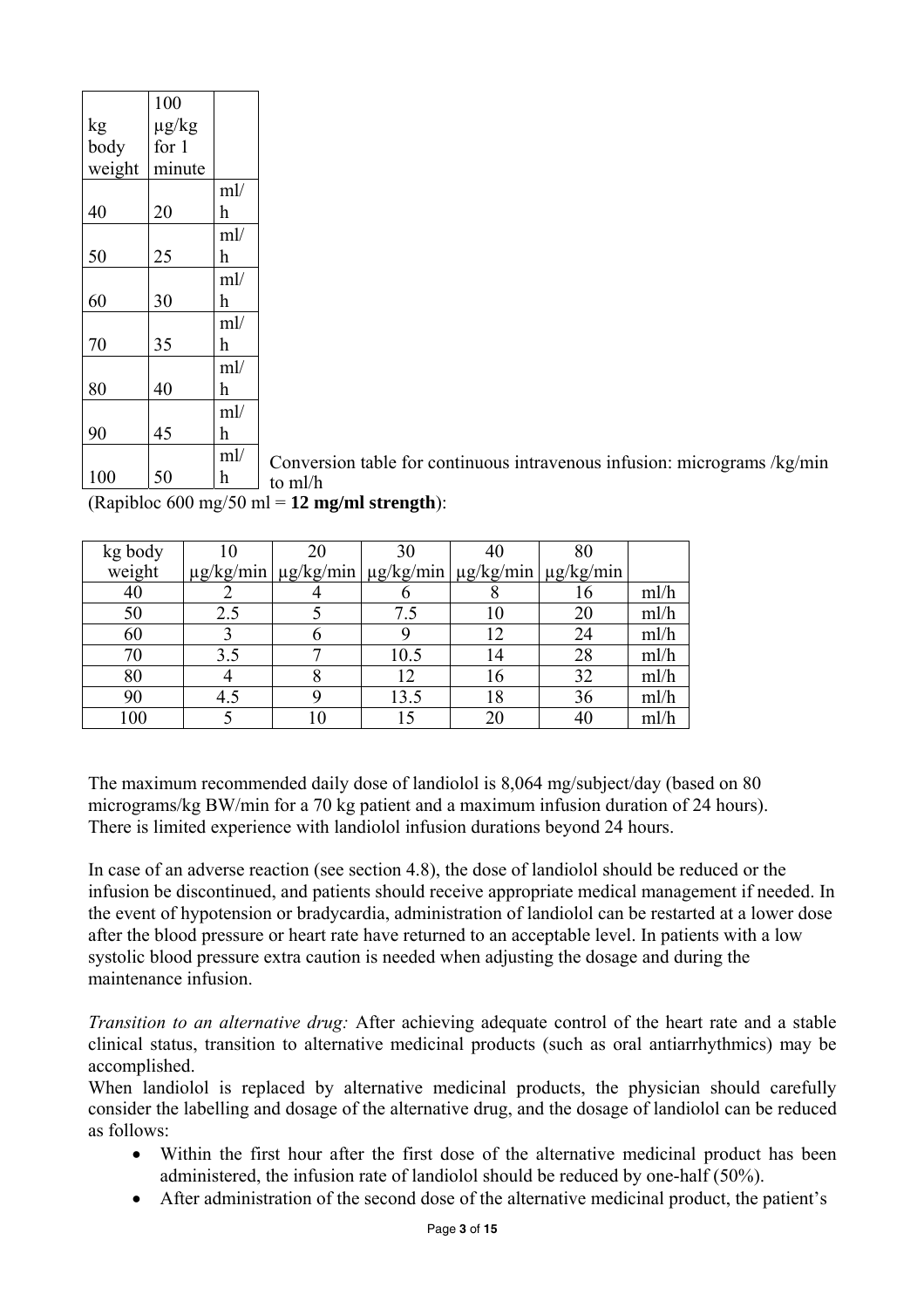response should be supervised and if satisfactory control is maintained for a least one hour, the landiolol infusion can be discontinued.

## Special populations

*Elderly population* ( $\geq 65$  *years*)

No dose adjustment is necessary.

## *Renal impairment*

No dose adjustment is necessary (see section 4.4 and 5.2).

## *Hepatic impairment*

Data regarding the treatment in patients with hepatic impairment is limited (see section 5.2). Careful dosing starting with the lowest dose is recommended in patients with all degrees of hepatic impairment.

## *Paediatric population*

The safety and efficacy of landiolol in children aged 0 to 18 years have not yet been established. Currently available data are described in section 5.2, but no recommendation on posology can be made.

#### Method of administration

Rapibloc must be reconstituted before administration (for instructions see section 6.6) and used immediately after opening (see sections 4.4 and 6.3).

Rapibloc must not be mixed with other medicinal products except those listed in section 6.6.

Landiolol should be administered intravenously via a central line or a peripheral line and should not be administered through the same intravenous line as other medicinal products (see section 6.6).

Contrary to other beta-blockers, landiolol did not show withdrawal tachycardia in response to abrupt termination after 24 h continuous infusion. Nevertheless, patients should be closely monitored when administration of landiolol is to be discontinued.

## **4.3 Contraindications**

- ‐ Hypersensitivity to the active substance or to any of the excipients listed in section 6.1.
- ‐ Severe bradycardia (less than 50 beats per minute)
- ‐ Sick sinus syndrome
- ‐ Severe atrioventricular (AV) nodal conductance disorders (without pacemaker): 2nd or 3rd degree AV block
- ‐ Cardiogenic shock
- ‐ Severe hypotension
- ‐ Decompensated heart failure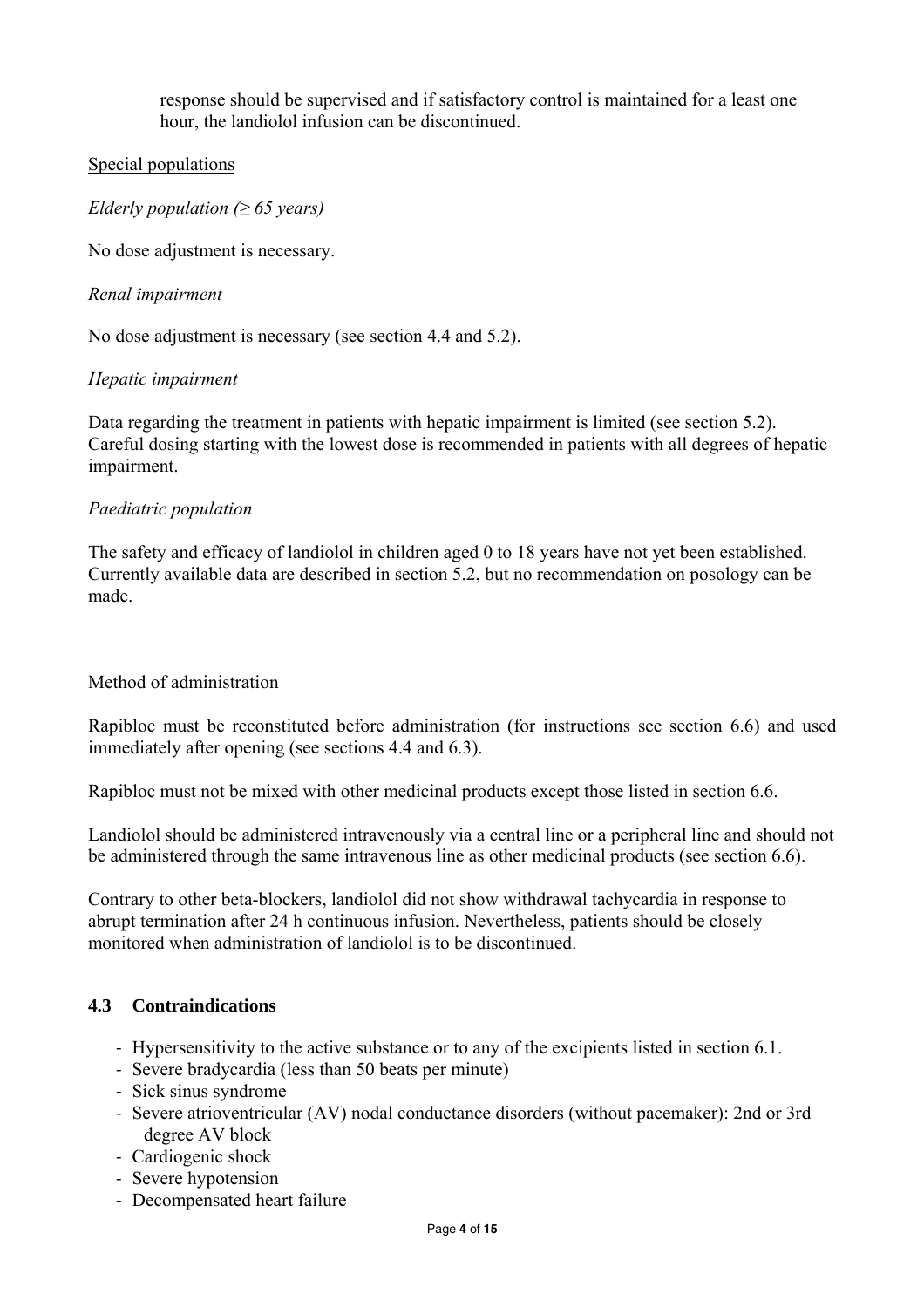- ‐ Pulmonary hypertension
- ‐ Non-treated phaeochromocytoma
- ‐ Acute asthmatic attack
- ‐ Severe, uncorrectable metabolic acidosis

## **4.4 Special warnings and precautions for use**

Rapibloc must be reconstituted before administration and used immediately after opening (see section 6).

Landiolol should be used with caution in diabetics or in case of hypoglycaemia. Hypoglycaemia is more severe with less cardio-selective beta-blockers. Beta-blockers can mask the prodromal symptoms of hypoglycaemia such as tachycardia. Dizziness and sweating, however, may not be affected.

The most frequently observed side effect is hypotension which is rapidly reversible with dosage reduction or discontinuation.

It is advised to continuously monitor the blood pressure and the ECG in all patients treated with landiolol.

Beta-blockers should be avoided in patients with pre-excitation syndrome in combination with atrial fibrillation. In these patients beta-blockade of the atrioventricular node may increase the conduction through the accessory pathway and may precipitate ventricular fibrillation.

Due to its negative effect on conduction time, beta-blockers should only be given with caution to patients with first degree heart block (see also section 4.3).

Concomitant administration of landiolol with verapamil or diltiazem is not recommended in patients with atrioventricular conduction abnormalities (see section 4.5).

Beta-blockers may increase the number and the duration of anginal attacks in patients with Prinzmetal's angina due to unopposed alpha-receptor mediated coronary artery vasoconstriction. Non-selective beta-blockers should not be used for these patients and beta-1 selective blockers only with the utmost care.

In congestive heart failure, beta blockade carries the potential hazard of further depressing myocardial contractility and precipitating more severe failure. At the first sign or symptom of impending cardiac failure, landiolol should be discontinued and patients should receive appropriate medical management.

The use of landiolol for the control of ventricular response in patients with supraventricular arrhythmias should be undertaken with caution when the patient is compromised hemodynamically or is taking other drugs that decrease any or all of the following: peripheral resistance, myocardial filling, myocardial contractility, or electrical impulse propagation in the myocardium.

The main metabolite of landiolol (M1) is excreted through the kidneys and is likely to accumulate in patients with renal impairment. Although this metabolite has no beta-blocking activity even at doses 200 times higher than the parent drug, landiolol should be used with caution in patients with insufficient renal function.

Landiolol should be used with caution and only after pre-treatment with alpha-receptor blockers in patients with phaeochromocytoma (see also section 4.3).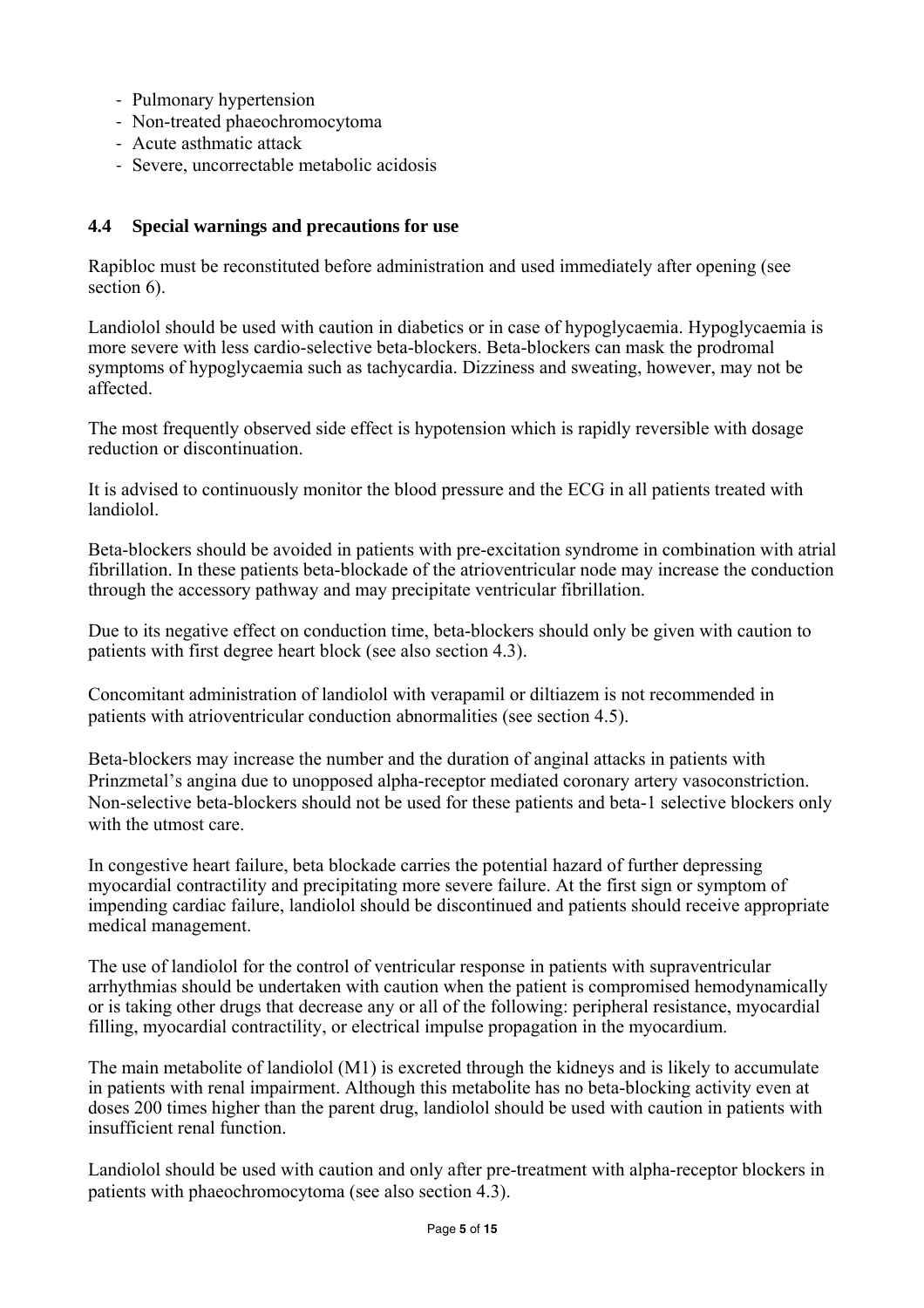Patients with bronchospastic disease should, in general, not receive beta-blockers. Because of the high relative beta-1 selectivity and titratability, landiolol can be used with caution in such patients. Landiolol should be carefully titrated to obtain the lowest possible effective dose. In the event of bronchospasm, the infusion should be terminated immediately and a beta-2 agonist should be administered, if necessary. If the patient already uses a beta-2 receptor-stimulating agent, it might be necessary to re-evaluate the dose of this agent.

In patients with peripheral circulatory disorders (Raynaud's disease or syndrome, intermittent claudication), beta-blockers should be used with great caution as aggravation of these disorders may occur.

Beta-blockers may increase both the sensitivity toward allergens and the seriousness of anaphylactic reactions. Patients using beta-blockers may be unresponsive to the usual doses of epinephrine used to treat anaphylactic reactions (see also section 4.5).

# **4.5 Interaction with other medicinal products and other forms of interaction**

Calcium antagonists such as dihydropyridine derivatives (e.g. nifedipine) may increase the risk of hypotension. In patients with cardiac insufficiency, concomitant treatment with beta-blocking agents may lead to cardiac failure. Careful titration of landiolol and appropriate hemodynamic monitoring is recommended.

Administration of landiolol should be titrated with caution when concomitantly used with verapamil, diltiazem, class I antiarrhythmic agents, amiodarone or digitalis preparations since coadministration can result in excessive suppression of cardiac function and/or atrioventricular conduction abnormalities.

Landiolol should not be used concomitantly with verapamil or diltiazem in patients with atrioventricular conduction abnormalities (see section 4.4).

Concomitant use of landiolol and insulin or oral antidiabetic medicinal products may affect the blood sugar lowering effect. Attention should be given to the blood sugar levels when these medicinal products are administered concomitantly, as beta-adrenergic blockade may mask signs of hypoglycaemia such as tachycardia.

# *Medicinal products used during anaesthesia*

Continuation of the beta-blocker use during induction of narcosis, intubation and termination of narcosis reduces the risk of arrhythmia.

In case the patient's intravascular volume status is uncertain or antihypertensive medicinal products are concomitantly administered with landiolol, reflex tachycardia may be attenuated and the risk of hypotension can increase.

The anaesthesiologist should be informed when the patient is receiving a beta-blocking agent in addition to landiolol.

The hypotensive effects of inhalation anaesthetic agents may be increased in the presence of landiolol. The dosage of either agent may be adjusted as needed to maintain the desired hemodynamics.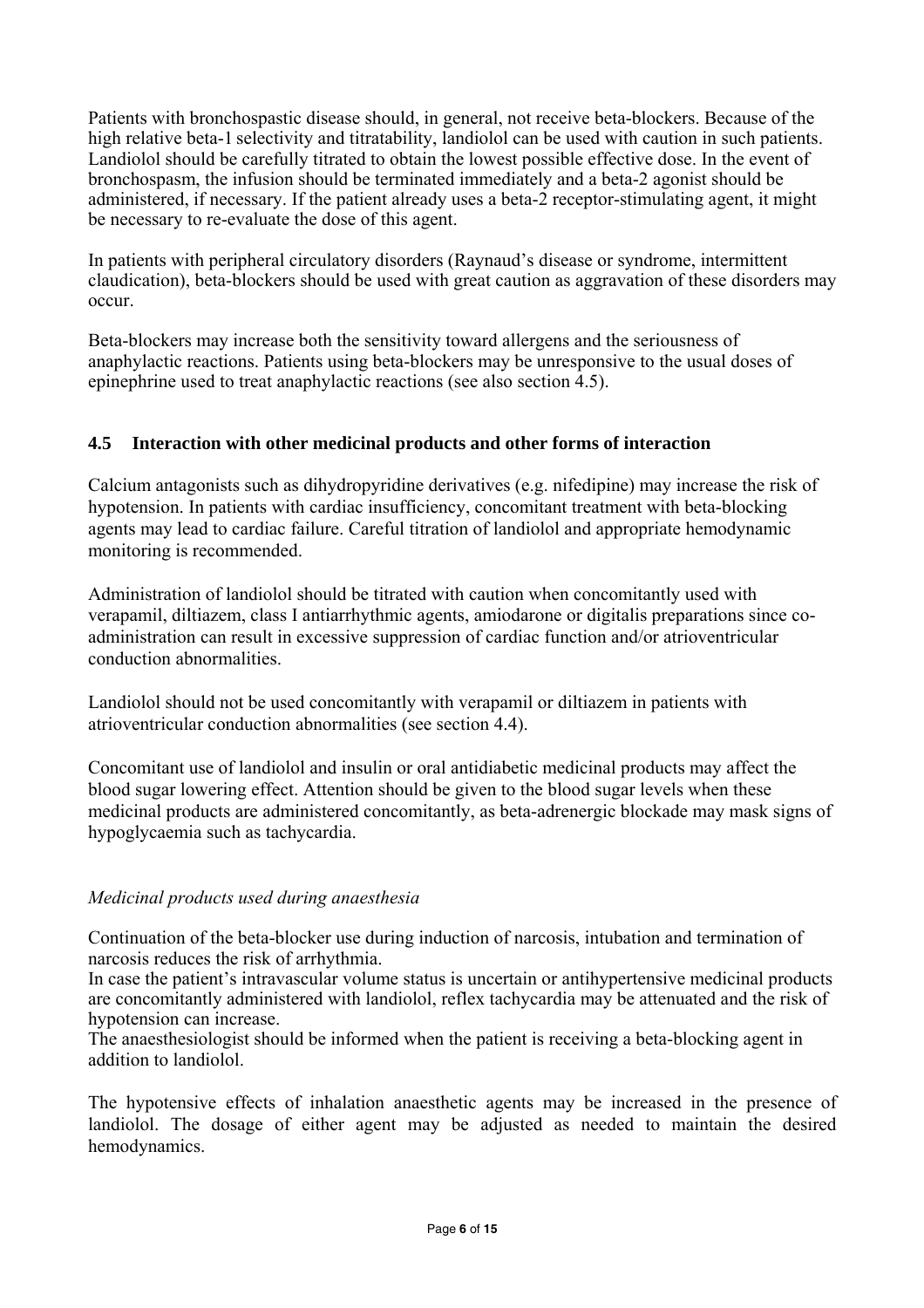Administration of landiolol should be titrated with caution when concomitantly used with anaesthetics with bradycardic effect, esterase substrates (e.g. suxamethonium chloride) or cholinesterase inhibitors (e.g. neostigmine) since co-administration may intensify the bradycardic effect or prolong the duration of action of landiolol.

An *in vitro* study using human plasma found that co-administration of suxamethonium could increase the maximum blood concentration of landiolol hydrochloride by about 20%. The antagonistic inhibition may also cause a prolongation of the duration of suxamethonium chloride induced neuromuscular blockage.

### *Interactions with other medicinal products*

The combination of landiolol with ganglion blocking agents can enhance the hypotensive effect.

NSAIDs may decrease the hypotensive effects of beta-blockers.

Special caution must be taken when using floctafenine or amisulpride concomitantly with betablockers.

Concomitant administration of landiolol with tricyclic antidepressants, barbiturates, phenothiazines or antihypertensive agents may increase the blood pressure lowering effect. Administration of landiolol should be adjusted carefully to avoid unexpected hypotension.

The effects of landiolol may be counteracted if concomitantly administered with sympathomimetic medicinal products having beta-adrenergic agonist activity. The dose of either agent may need to be adjusted based on patient response, or use of alternate therapeutic agents considered.

Catecholamine-depleting agents or antisympathotonic agents (e.g. reserpine, clonidine, dexmedetomidine) may have an additive effect when concomitantly administered with landiolol. Patients treated concurrently with these agents should be closely monitored for evidence of hypotension or marked bradycardia.

Concomitant use of clonidine and beta-blockers increase the risk of "rebound" hypertension. Although a rebound hypertensive effect was not observed after landiolol administration for 24 hours, such an effect cannot be excluded if landiolol is used in combination with clonidine.

Anaphylactic reactions caused by other medicinal products may be more serious in patients taking beta-blockers. These patients can be resistant to treatment with epinephrine at the normal dose, but intravenous injection of glucagon is effective (see also section 4.4).

When heparin was administered intravenously during landiolol infusion in patients undergoing cardiovascular surgery, there was a 50% decrease in landiolol plasma levels in conjunction with a heparin induced decrease in blood pressure and an increase in landiolol circulation time. Heart rate values did not change in this situation.

The interaction potential of the landiolol metabolites M1 and M2 with concomitant used medicinal products is not known. The pharmacodynamic effects of the metabolites are considered not clinically relevant (see section 5.2).

#### Paediatric population

Interaction studies have only been performed in adults.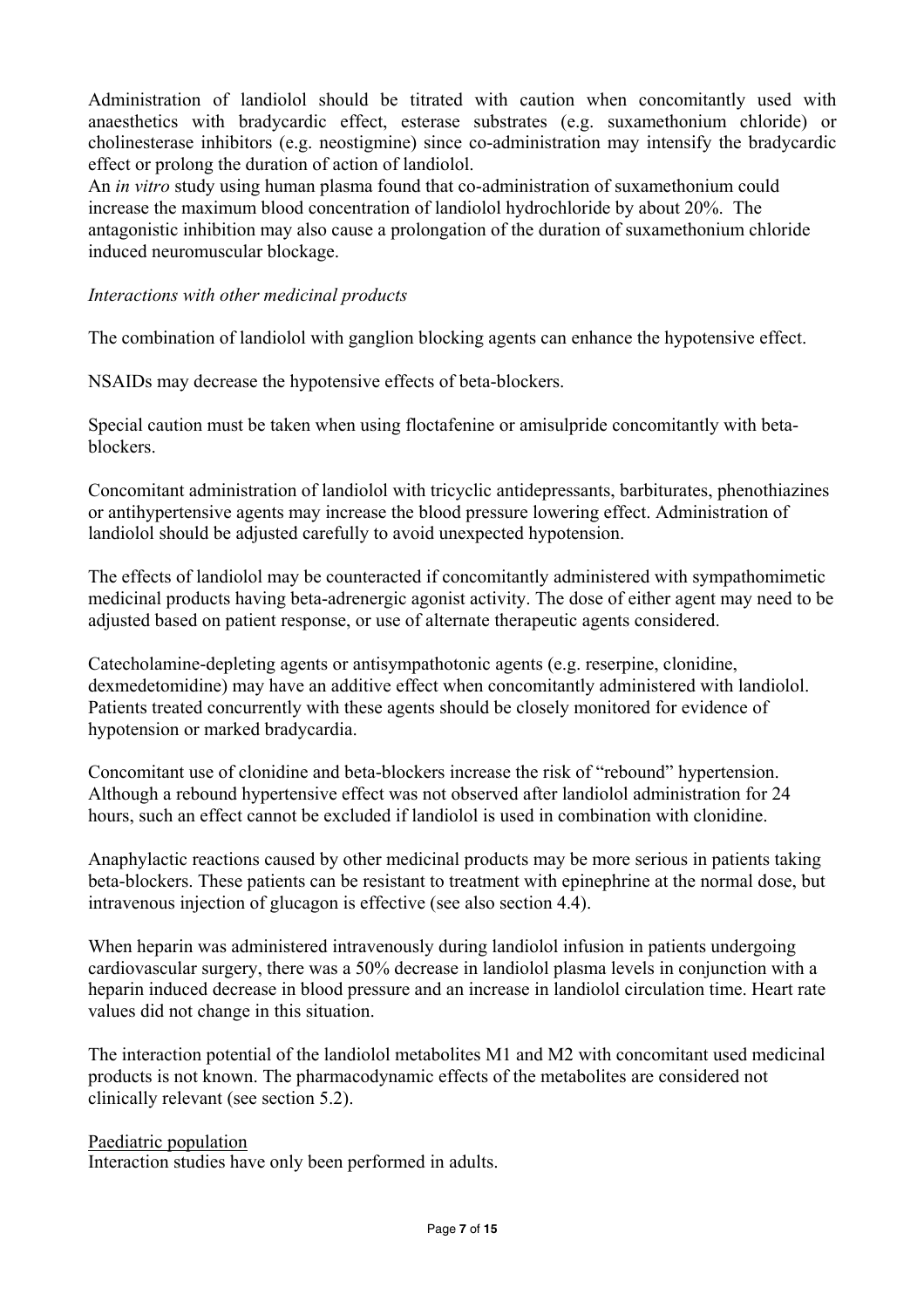It is not known if the extent of the pharmacokinetic or pharmacodynamic drug interactions is similar in the paediatric population compared to that in adults.

# **4.6 Fertility, pregnancy and lactation**

## Pregnancy

There are no data from the use of Rapibloc in pregnant women available. Animal studies do not indicate clinically relevant effects with respect to reproductive toxicity (see section 5.3). As a precautionary measure, it is preferable to avoid the use of landiolol during pregnancy.

Based on the pharmacological action of beta-blocking agents, in the later period of pregnancy, side effects on the foetus and neonate (especially hypoglycaemia, hypotension and bradycardia) should be taken into account.

If the treatment with landiolol is considered necessary, the uteroplacental blood flow and foetal growth should be monitored. The newborn must be closely monitored.

## Breastfeeding

It is unknown whether landiolol or its metabolites are excreted in human milk. Available pharmacokinetic data in animals have shown excretion of landiolol in milk. A risk to the suckling child cannot be excluded. A decision must be made whether to discontinue breastfeeding or to discontinue/abstain from landiolol therapy taking into account the benefit of breastfeeding for the child and the benefit of therapy for the woman.

Fertility

Landiolol was not shown to alter fertility in animal studies (see section 5.3).

# **4.7 Effects on ability to drive and use machines**

Not relevant.

# **4.8 Undesirable effects**

## *a.Summary of the safety profile*

The most frequently observed adverse drug reaction (ADR) reported for clinical trials (1,569 patients) and for postmarketing treatment outcome studies/use surveys (1,257 patients) for landiolol was hypotension and bradycardia ( $\geq$ 1 to <10 %).

ADRs are tabulated below by system organ class and frequency; very common  $(>1/10)$ , common  $( \geq 1/100 \text{ to } 1/10)$ , uncommon ( $\geq 1/1,000 \text{ to } 1/100$ ), rare ( $\geq 1/10,000 \text{ to } 1/1,000$ ), very rare (< 1/10,000) and not known (cannot be estimated from the available data).

| Infections and      | <i>uncommon</i> : Pneumonia                       |
|---------------------|---------------------------------------------------|
| infestations        | rare: Mediastinitis                               |
| Blood and lymphatic | <i>rare</i> : Thrombocytopenia, platelet disorder |
| system disorders    |                                                   |
| Metabolism and      | <i>uncommon</i> : Hyponatraemia                   |
| nutrition disorders | rare: Hyperglycaemia                              |
| Nervous system      | uncommon: Cerebral ischemia, headache             |

b.*Tabulated summary of adverse reactions*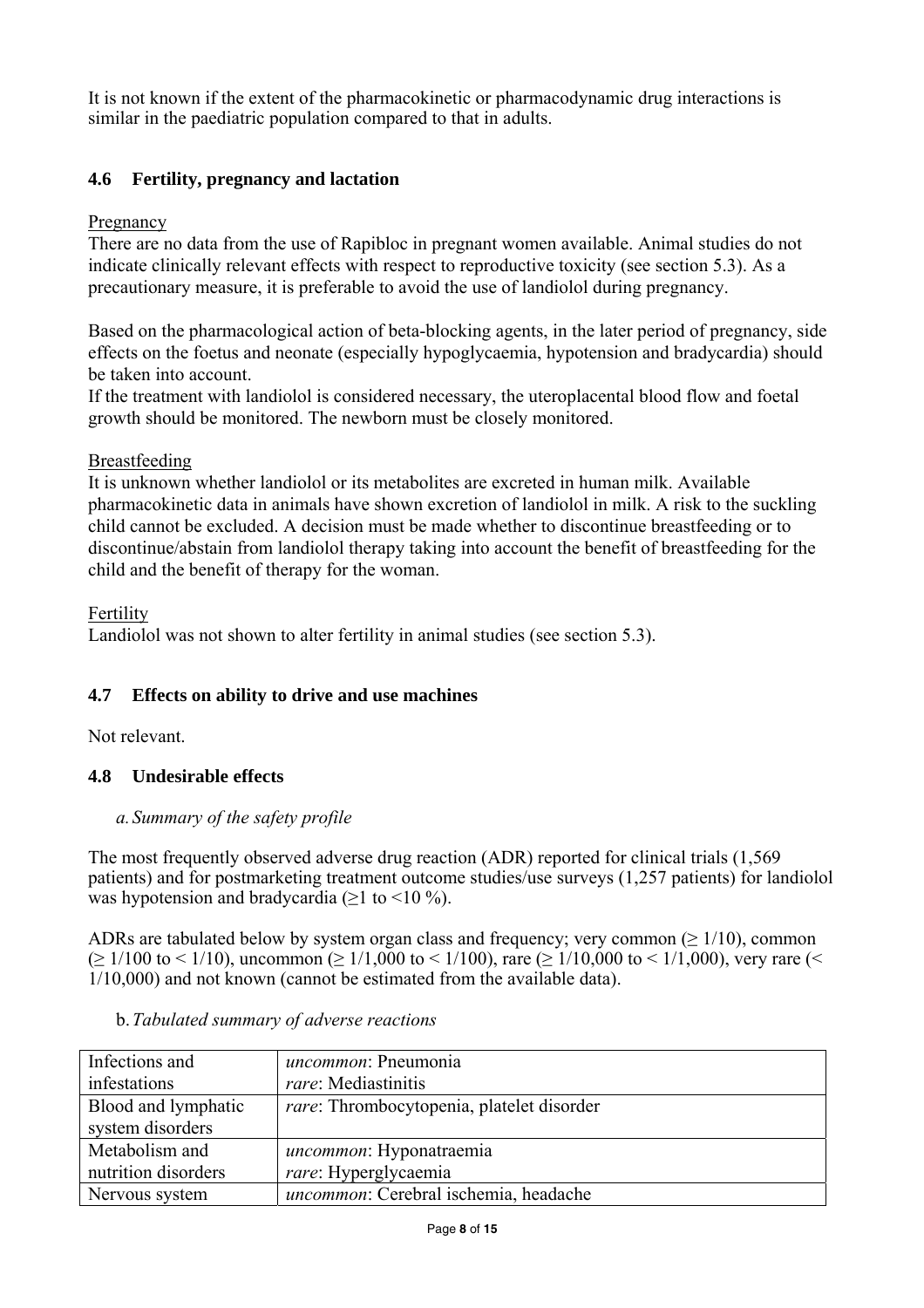| disorders               | rare: Cerebral infarction, cerebrovascular accident, seizure                |
|-------------------------|-----------------------------------------------------------------------------|
| Cardiac disorders       | common: Bradycardia                                                         |
|                         | uncommon: Cardiac arrest, sinus arrest, tachycardia                         |
|                         | rare: Myocardial infarction, ventricular tachycardia, atrial fibrillation,  |
|                         | low cardiac output syndrome, atrioventricular block, bundle branch          |
|                         | block right, supraventricular extrasystole, ventricular extrasystole        |
| Vascular disorders      | common: Hypotension                                                         |
|                         | uncommon: Hypertension                                                      |
|                         | rare: Shock, hot flush                                                      |
| Respiratory, thoracic   | uncommon: Pulmonary oedema                                                  |
| and mediastinal         | rare: Asthma, respiratory distress, respiratory disorder, bronchospasm,     |
| disorders               | dyspnoea, hypoxia                                                           |
| Gastrointestinal        | uncommon: Vomiting, nausea                                                  |
| disorders               | rare: Abdominal discomfort, oral discharge, breath odour                    |
| Hepatobiliary disorders | uncommon: Liver disorder                                                    |
|                         | rare: Hyperbilirubinemia                                                    |
| Skin and subcutaneous   |                                                                             |
| tissue disorders        | rare: Erythema, cold sweat                                                  |
| Musculoskeletal and     | rare: Muscle spasms                                                         |
| connective tissue       |                                                                             |
| disorders               |                                                                             |
| Renal and urinary       | rare: Renal failure, acute kidney injury, oliguria                          |
| disorders               |                                                                             |
| General disorders and   | rare: Pyrexia ,chills, chest discomfort, administration site pain           |
| administration site     | not known: Application site pain, injection site reaction, sensation of     |
| conditions              | pressure                                                                    |
| Investigations          | common: Blood pressure decreased                                            |
|                         | uncommon: Electrocardiogram ST segment depression, cardiac index            |
|                         | abnormal, alanine aminotransferase (ALT/GPT) abnormal, aspartate            |
|                         | aminotransferase (AST /GOT) abnormal, blood bilirubin abnormal,             |
|                         | white blood cell count abnormal, red blood cell count abnormal,             |
|                         | haemoglobin abnormal, haematocrit abnormal, platelet count                  |
|                         | abnormal, blood lactate dehydrogenase abnormal, blood urea                  |
|                         | abnormal, blood creatinine increased, blood creatine phosphokinase          |
|                         | abnormal, protein total abnormal, blood albumin abnormal, blood             |
|                         | sodium abnormal, blood potassium abnormal, blood cholesterol                |
|                         | abnormal, blood triglycerides abnormal, protein urine present               |
|                         | <i>rare</i> : Blood pressure increased, electrocardiogram T wave inversion, |
|                         | electrocardiogram: prolonged QRS complex, heart rate decreased,             |
|                         | pulmonary arterial pressure increased, PO2 decreased, neutrophil            |
|                         | count abnormal, blood alkaline phosphatase abnormal, leukocyte              |
|                         | alkaline phosphatase, free fatty acids abnormal, blood chloride             |
|                         | abnormal, glucose urine                                                     |

# *c. Description of selected adverse reactions*

Hypotension and bradycardia (see also section 4.2) were the most common adverse events observed in landiolol treated patients. Hypotension was observed in 8.5% of 948 patients treated with landiolol in controlled clinical studies (vs. 2.1% treated with placebo, 8.5% with comparator treatment and 5.7% with no treatment) and in 8.6% of 581 patients in uncontrolled studies.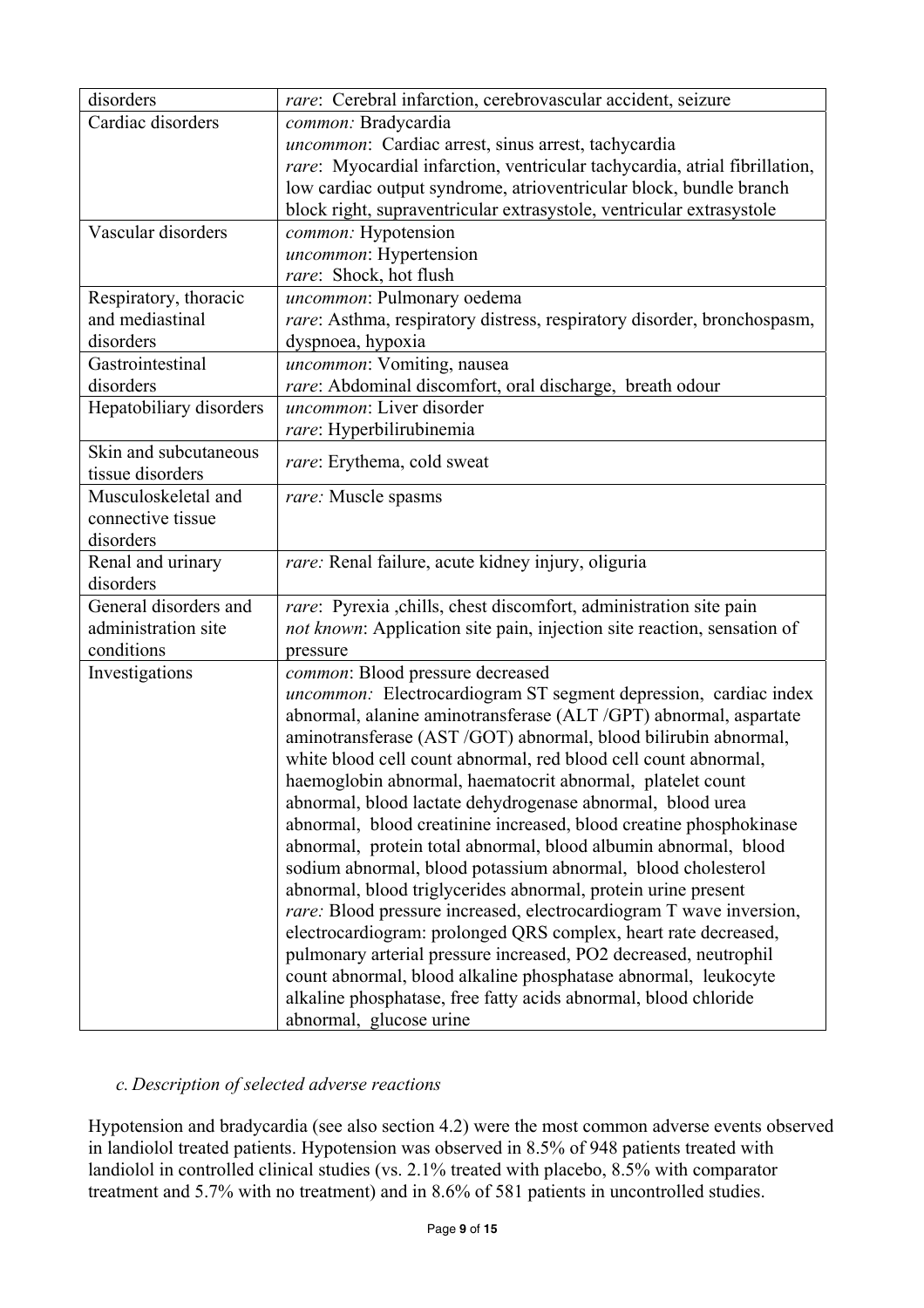Bradycardia was observed in 2.1% of 948 patients treated with landiolol in controlled clinical studies (vs. 0% treated with placebo, 2.5% with comparator treatment and 2.4% with no treatment) and in 0.5% of 581 patients in uncontrolled studies. In postmarketing treatment outcome studies/use surveys with landiolol, the adverse event frequency for hypotension and bradycardia was 0.8% and 0.7%, respectively (of 1,257 patients). All cases of hypotension and bradycardia related to landiolol treatment in the described studies resolved or improved, without any action being taken or within minutes after discontinuation of landiolol and/or additional treatment.

Serious adverse events based on clinical studies/postmarketing use surveys: Shock due to excessive hypotension was reported in one perioperative clinical trial patient with heavy bleeding (the event resolved 10 minutes after landiolol, prostaglandine and isoflurane discontinuation). Cardiac arrest, complete AV block, sinus arrest, and severe bradycardia reported from clinical trials and postmarketing surveillance for landiolol treatment were mainly associated with elderly patients or with patients having hypertension or cardiac diseases as complications.

Measures to be taken if these specific adverse reactions occur are described in section 4.2.

Laboratory parameters: Abnormal changes in laboratory values were reported in the context of adverse events but were also reported separately. In controlled studies abnormal changes in ALT, AST or bilirubin were reported in 5% of landiolol treated patients (n=241) and in 7% of the control group (n=243). The overall frequency of changes in laboratory parameters in these studies was 8.7% in landiolol treated patients and 13.6% in the control group. The changes in laboratory values were resolved or remitted and were not considered clinically relevant.

There are limited safety data for the use of landiolol in the elderly. Uncertainties regarding the safety profile of landiolol need to be considered, as adverse advents could also result from the use of co-medications or from the anaesthesia.

## Reporting of suspected adverse reactions

Reporting suspected adverse reactions after authorisation of the medicinal product is important. It allows continued monitoring of the benefit/risk balance of the medicinal product. Healthcare professionals are asked to report any suspected adverse reactions via the ADR Reporting Website: www.medicinesauthority.gov.mt/adrportal.

# **4.9 Overdose**

In case of overdose the following symptoms can occur: Severe hypotension, severe bradycardia, AV block, heart insufficiency, cardiogenic shock, cardiac arrest, bronchospasm, respiratory insufficiency, loss of consciousness to coma, convulsions, nausea, vomiting, hypoglycaemia, hyperkalaemia.

In case of overdose, administration of landiolol should be discontinued immediately.

The time taken for symptoms to disappear following overdosing will depend on the amount of landiolol administered. Although landiolol's heart rate reducing effect decreases rapidly after the end of administration, this may take longer than 30 minutes as seen with discontinuation at therapeutic dose levels.

Artificial respiration may be necessary. Based on the observed clinical effects, the following general measures should be considered:

- ‐ *Bradycardia*: atropine or another anticholinergic medicinal product should be given intravenously and then a beta-1-stimulant (dobutamine, etc.). If bradycardia cannot be treated sufficiently, a pacemaker may be necessary.
- ‐ *Bronchospasm*: nebulized beta-2-sympathomimetics should be given. If this treatment is not sufficient, intravenous beta-2-sympathomimetics or aminophylline can be considered.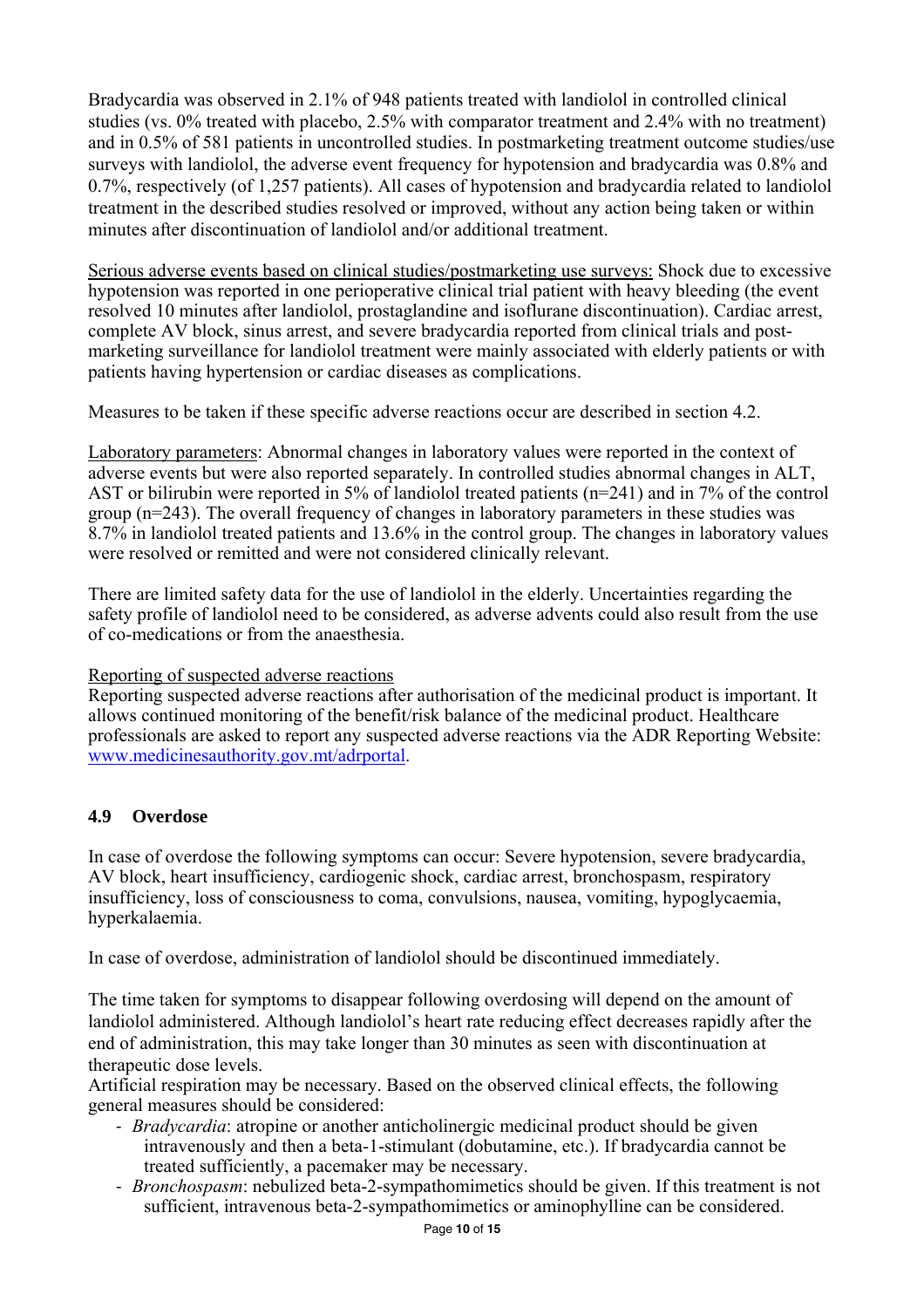- ‐ *Symptomatic hypotension*: fluids and/or pressor agents should be given intravenously.
- ‐ *Cardiovascular depression or cardiac shock*: diuretics (in case of lung oedema) or sympathomimetics can be administered. The dose of sympathomimetics (depending on the symptoms e.g. dobutamine, dopamine, noradrenaline, adrenaline, etc.) depends on the therapeutic effect. In case further treatment is necessary, the following agents can be given intravenously: atropine, inotropic agents, calcium ions.

## **5. PHARMACOLOGICAL PROPERTIES**

#### **5.1 Pharmacodynamic properties**

Pharmacotherapeutic group: Beta-blocking agents, selective ATC code: C07AB14

#### Mechanism of action / Pharmacodynamic effects

Landiolol is a highly selective beta-1-adrenoreceptor antagonist (the selectivity for beta-1-receptor blockade is 255 times higher than for beta-2-receptor blockade) that inhibits the positive chronotropic effects of the catecholamines adrenaline and noradrenaline on the heart, where beta-1 receptors are predominantly located. Landiolol, as other beta-blockers, is thought to reduce the sympathetic drive, resulting in reduction in heart rate, decrease in spontaneous firing of ectopic pacemakers, slowing the conduction and increase the refractory period of the AV node. Landiolol does not exhibit any membrane-stabilizing activity or intrinsic sympathomimetic activity *in vitro*. In preclinical and clinical studies, landiolol controlled tachycardia in an ultra-short acting manner with a fast onset and offset of action and further demonstrated anti-ischaemic and cardioprotective effects.

### Clinical efficacy and safety

Based on the data in published clinical studies, 991 patients with perioperative or paroxysmal supraventricular tachyarrhythmias (SVT) were treated with landiolol. The efficacy endpoint was determined as heart rate reduction and/or conversion to sinus rhythm for the treatment of sinus tachycardia or SVTs. For the prevention of perioperative atrial fibrillation and for the treatment or prevention of adverse hemodynamic and other responses to specific stimuli related to invasive procedures, 3,039 patients were treated with landiolol. Control of heart rate and blood pressure were the main efficacy parameter in these studies. A significant reduction in heart rate or prevention of heart rate surges were observed in landiolol treated patients. From the clinical studies, safety data are available for 1,569 subjects (see section 4.8). In controlled studies, adverse events were observed in 12% of landiolol treated patients (vs. 5.8 % treated with placebo, 20.5% with active comparator treatment and 6.1% with no treatment). In uncontrolled studies, the adverse event rate in landiolol treated patients was 16%. In a postmarketing treatment outcome/user survey, 1,257 patients with peri/postoperative SVT (including atrial flutter) were treated with landiolol. The adverse event rate was 8.0%.

#### Paediatric population

The European Medicines Agency has deferred the obligation to submit the results of studies with Rapibloc in one or more subsets of the paediatric population in the treatment or prevention of supraventricular arrhythmias. See section 4.2 for information on paediatric use.

Data on the treatment of supraventricular tachyarrhythmias with landiolol in children is limited and is based on published literature. A continuous infusion at 4 micrograms/kg BW/min of landiolol decreased the heart rate and returned normal sinus rhythm in a 3-month old infant with postoperative junctional ectopic tachycardia (JET).

Four patients between the age of 14 days and 2 years who developed perioperative JET were treated with landiolol. In all patients landiolol administration at a dose ranging from 1.0 to 10.0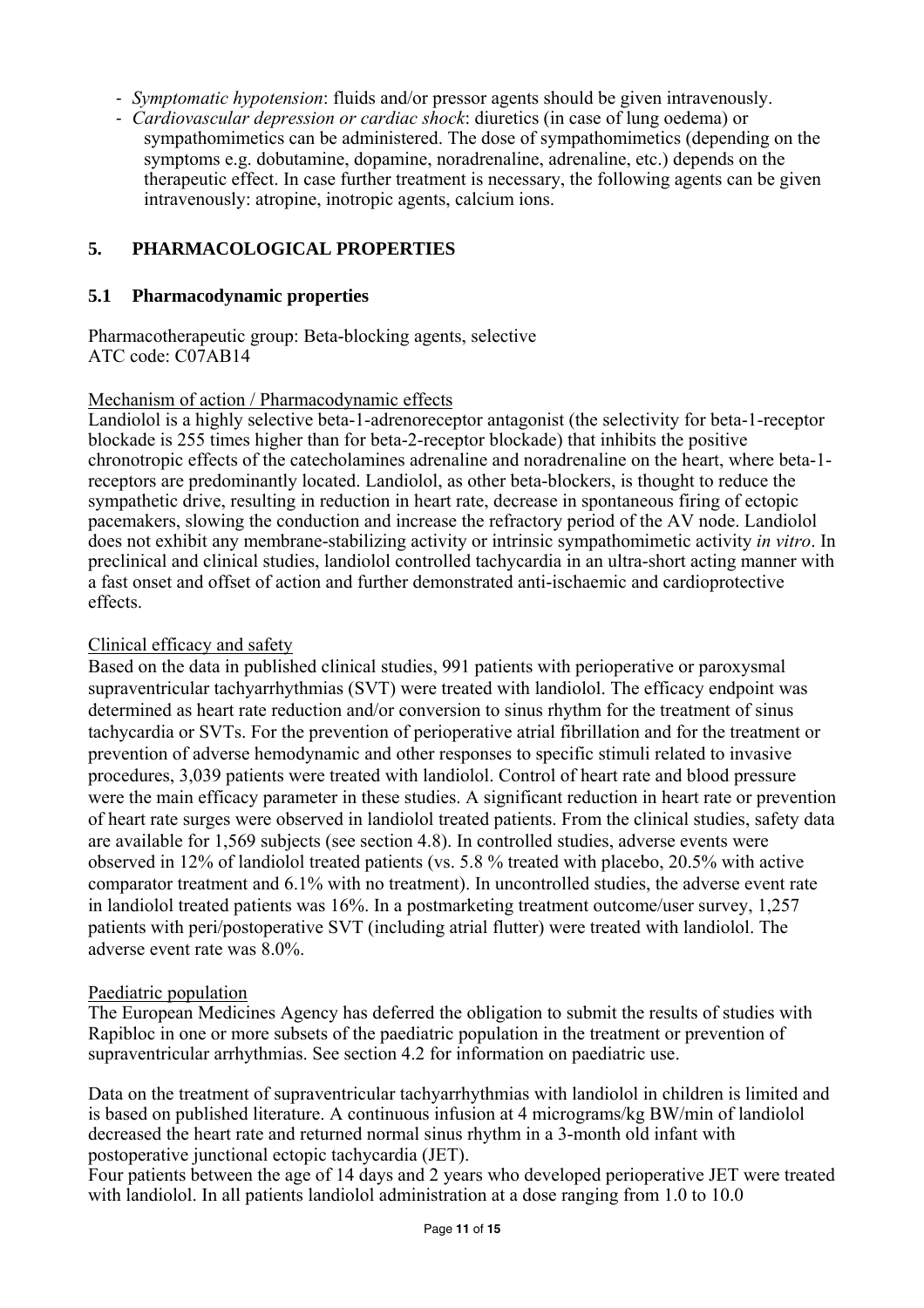micrograms/kg BW/min achieved successful rate control. No adverse events such as bradycardia, hypotension, or hypoglycaemia were encountered.

In a retrospective analysis, 12 patients between the age of 4 days and 5 years diagnosed with postoperative tachyarrhythmias were treated with landiolol (the mean maintenance dose was 6.8  $\pm$  0.9 micrograms/kg BW/min) for heart rate reduction or conversion to sinus rhythm. Tachyarrhythmias were converted to sinus rhythm in 70.0% of the cases and the average time needed to achieve heart rate reduction was  $2.3 \pm 0.5$  hours. Bradycardia was observed in one patient treated with landiolol at a dose of 10 micrograms/kg BW/min.

## **5.2 Pharmacokinetic properties**

When administered by continuous intravenous infusion, the concentration of landiolol in blood reached steady-state values about 15 minutes after initiation of administration. Steady-state can also be achieved faster (up to 2 - 5 minutes) with regimens that use a higher loading dose infused for 1 minute followed by continuous infusion at a lower dosage.

### Absorption

In healthy volunteers, the mean peak plasma concentration of landiolol was 0.294 micrograms/ml following a single landiolol bolus administration of 100 micrograms/kg. The respective steady state plasma levels after 2 h infusion of 10, 20 and 40 micrograms/kg/min were 0.2, 0.4 and 0.8 micrograms/ml, respectively.

Due to the molecular characteristics of landiolol (low molecular weight of approx. 0.5 kDa and low protein binding capacity), no significant reabsorption by active transport via renal uptake transporters OAT1, OAT3 or OCT2 is anticipated.

### Distribution

The volume of distribution of landiolol was 0.3 l/kg - 0.4 l/kg following a single bolus administration of 100 – 300 micrograms/kg or in steady state during a landiolol infusion of 20 - 80 micrograms/kg/min.

Protein binding of landiolol is low  $\left($  <10%) and dose dependent.

## Biotransformation

Landiolol is metabolised via hydrolysis of the ester moiety. *In vitro* and *in vivo* data suggest that landiolol is mainly metabolised in the plasma by pseudocholinesterases and carboxylesterases. Hydrolysis releases a ketal (the alcoholic component) that is further cleaved to yield glycerol and acetone, and the carboxylic acid component (metabolite M1), which subsequently undergoes betaoxidation to form metabolite M2 (a substituted benzoic acid). The beta-1-adrenoreceptor blocking activity of landiolol metabolites M1 and M2 is 1/200 or less of the parent compound indicating a negligible effect on pharmacodynamics taking into account the maximum recommended landiolol dose and infusion duration.

Neither landiolol nor the metabolites M1 and M2 showed inhibitory effects on the metabolic activity of different cytochrome P450 molecular species (CYP1A2, 2C9, 2C19, 2D6 and 3A4) *in vitro*. The cytochrome P450 content was not affected in rats after repeated intravenous administration of landiolol. There are no data on a potential effect of landiolol or its metabolites on CYP P450 induction or time dependent inhibition available.

#### Elimination

In humans, the main excretion pathway of landiolol is urine. After intravenous administration, about 75% of the administered dose (54.4% as metabolite M1 and 11.5% as metabolite M2) is excreted within 4 hours. The primary excretion/elimination pathway of landiolol is via urine with a urinary excretion rate for landiolol and its major metabolites M1 and M2 of >99% within 24 hours.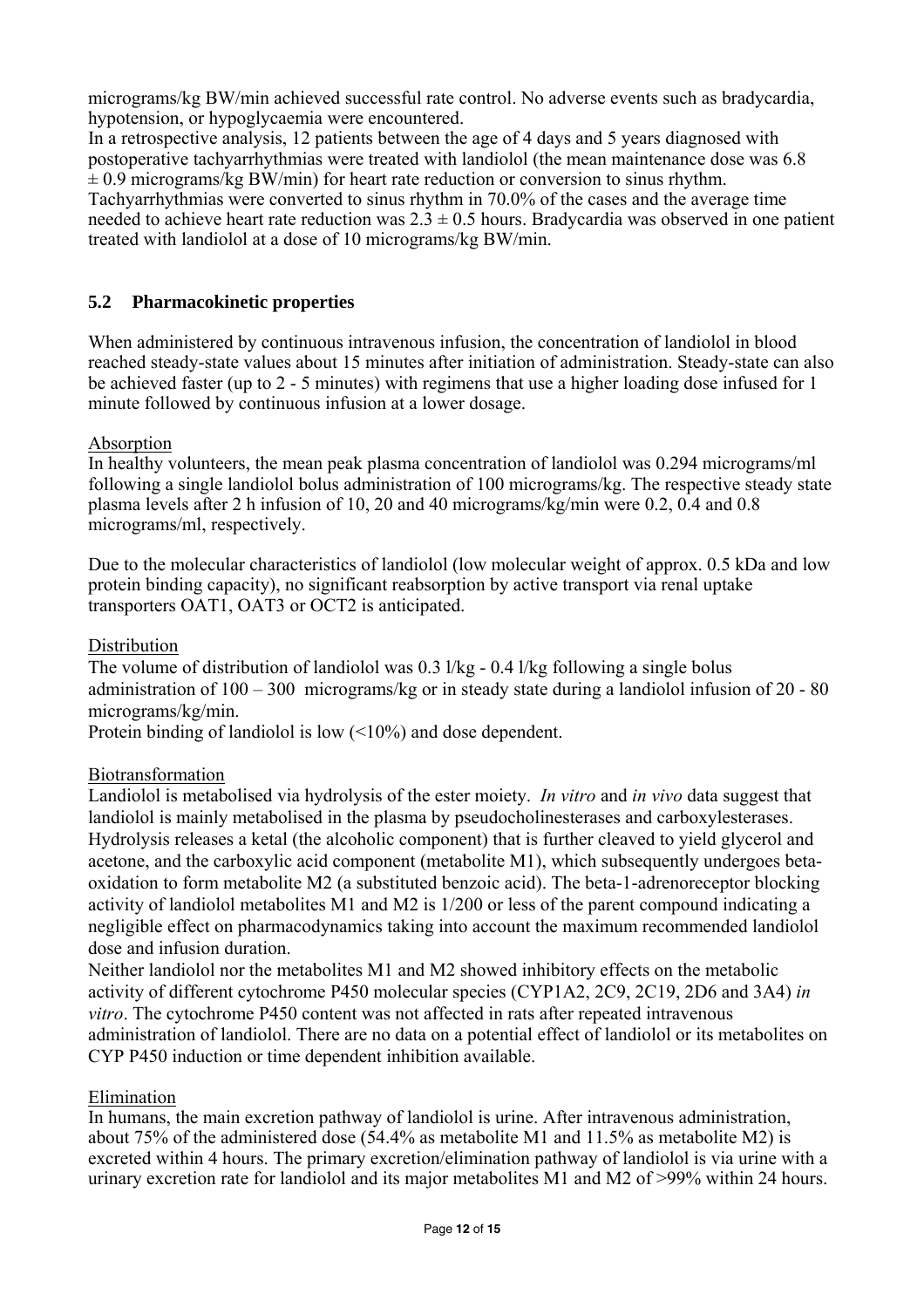The total body clearance of landiolol was 66.1 ml/kg/min after a single landiolol bolus administration of 100 micrograms/kg, and 57 ml/kg/min in steady state after a 20 hour continuous landiolol infusion of 40 microgams/kg/min.

The elimination half-life of landiolol was 3.2 minutes after a single landiolol bolus administration of 100 micrograms/kg, and 4.52 minutes after a 20 hour continuous landiolol infusion of 40 micrograms/kg/min.

## Linearity/non-linearity

Landiolol showed a linear pharmakokinetic - pharmacodynamic (concentration-effect) relationship across the range of the recommended dosages.

### Special populations

### *Hepatic impairment*

The impact of liver function on the pharmacokinetics of landiolol was investigated in six patients with mild to moderate hepatic impairment (5 patients Child-Pugh class A, one patient Child-Pugh class B, mean plasma cholinesterase level -62%) and six healthy volunteers. Patients with hepatic impairment show a reduction in the volume of distribution of landiolol and an increase of landiolol plasma levels by 40%. The half-life and elimination of the drug is not different from healthy adults.

### *Renal impairment*

The pharmacokinetics in patients with renal impairment has not been evaluated.

#### Caucasian and Asian population

No major differences in the pharmacokinetics of landiolol are observed between a Caucasian and Japanese population.

## **5.3 Preclinical safety data**

Non-clinical data revealed no special hazard for humans based on conventional studies of safety pharmacology, single and repeated dose toxicity, genotoxicity, toxicity to reproduction and development. In reproductive and development toxicity studies, landiolol did not impair fertility in rats and did not adversely affect embryofetal development up to maternally toxic doses. In a periand postnatal development study in rats, decreased body weight gain and decreased survival at 4 days after birth were observed in high-dose F1 pups at maternally toxic doses. This effect is likely not clinically relevant because it occurred after repeated administration.

## **6. PHARMACEUTICAL PARTICULARS**

#### **6.1 List of excipients**

Mannitol E421 Sodium hydroxide (for pH adjustment)

#### **6.2 Incompatibilities**

This medicinal product must not be mixed with other medicinal products except those mentioned in section 6.6.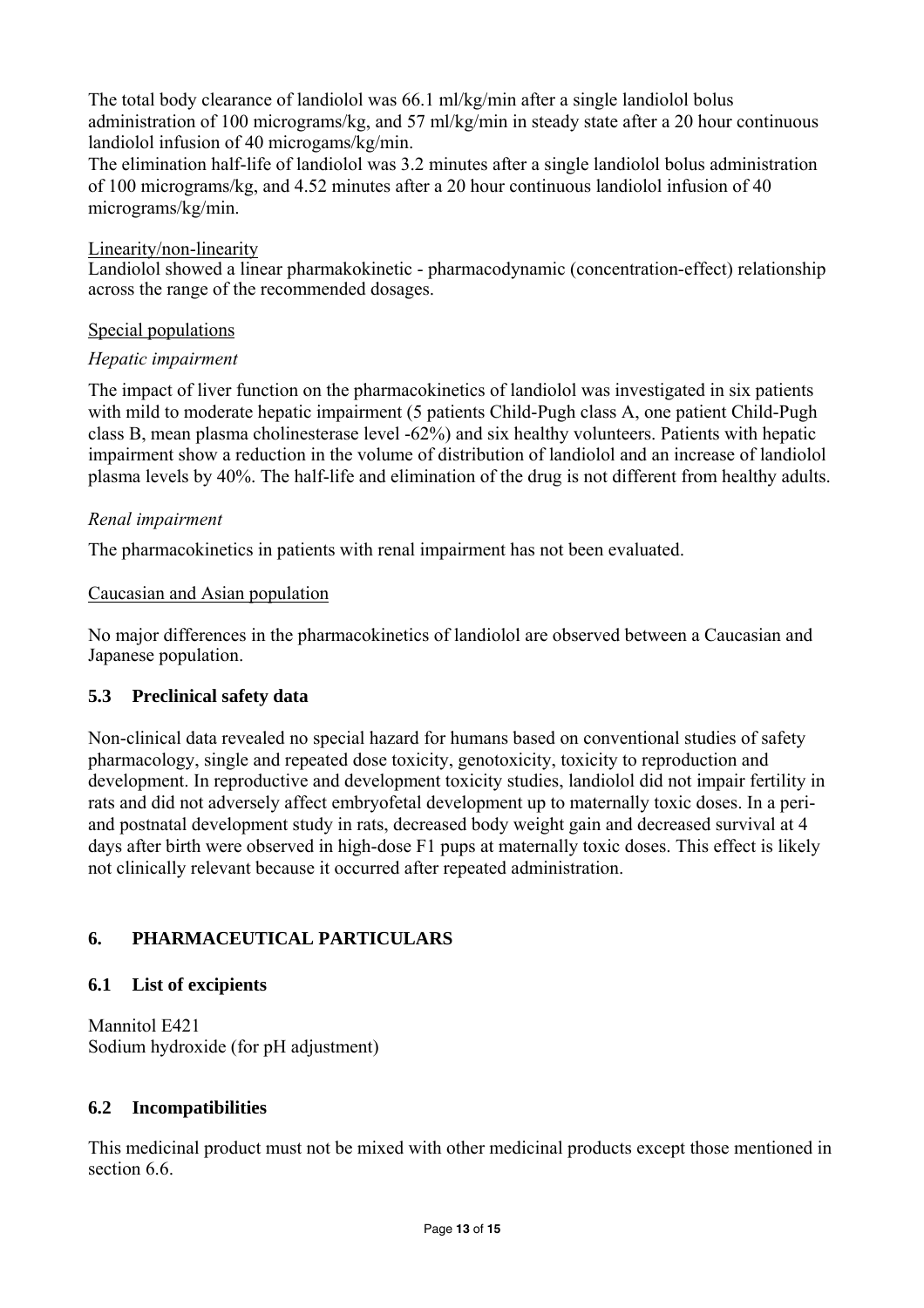## **6.3 Shelf life**

3 years

Chemical and physical in-use stability after reconstitution has been demonstrated for 24 hours at 25°C. From a microbiological point of view, the product should be used immediately. If not used immediately, in-use storage times and condition prior to use are the responsibility of the user. Do not freeze.

### **6.4 Special precautions for storage**

This medicinal product does not require any special storage conditions.

For storage conditions after reconstitution of the medicinal product, see section 6.3.

## **6.5 Nature and contents of container**

Colourless glass (Type 1) 50 ml vial with a bromobutyl rubber stopper and an aluminium flip-off seal.

Pack size of 1 vial includes 300 mg (the colour code of the flip-off seal is yellow) or 600 mg (the colour code of the flip-off seal is red) powder for solution for infusion.

Not all pack sizes may be marketed.

## **6.6 Special precautions for disposal and other handling**

Rapibloc must not be administered without reconstitution.

#### *Instructions for use*

Reconstitute 1 vial with 50 ml of one of the following solutions:

- NaCl 9 mg/ml  $(0.9\%)$  solution
- Glucose  $50 \text{ mg/ml}$  (5%) solution
- Ringer's solution
- Ringer-lactate solution

Information on the pH and osmolality of the landiolol solutions ready for administration:

| Rapibloc 300 mg / 600 mg | рH                                        | <b>Osmolality</b> [Osm/kg] |  |
|--------------------------|-------------------------------------------|----------------------------|--|
| reconstituted with       | Reconstituted solution (free from visible |                            |  |
|                          | particles)                                |                            |  |
| NaCl 9 mg/ml $(0.9\%)$   | 6.5/6.5                                   | 0.341/0.401                |  |
| solution                 |                                           |                            |  |
| Glucose 50 mg/ml $(5\%)$ | 6.6/6.1                                   | 0.358/0.412                |  |
| solution                 |                                           |                            |  |
| Ringer's solution        | 6.4/6.0                                   | 0.342/0.391                |  |
| Ringer-lactate solution  | 6.5/6.2                                   | 0.313/0.360                |  |